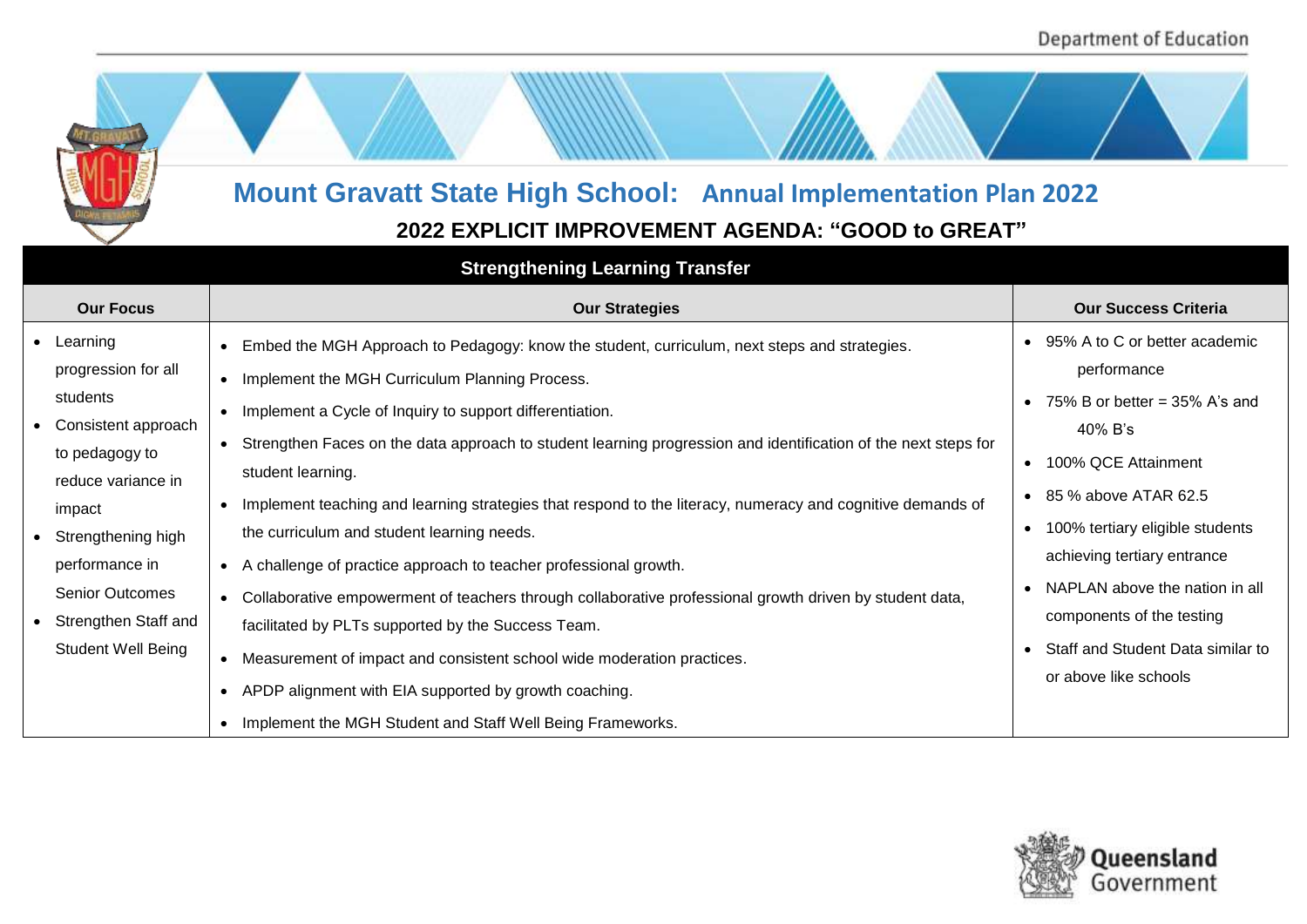# **School Improvement Priorities 2022**

*Improvement priority: Successful Learners; Reading, Writing, Numeracy and Cognitions [Creative and Critical Thinking] Proficiency across the Australian and QCE Curriculum*

| Strategy: Implement agreed writing, reading, numeracy and cognitions strategies relative to student needs and curriculum demands |                                                                                                                                                                                                                                                                    |                                                         |                         |                                           |  |
|----------------------------------------------------------------------------------------------------------------------------------|--------------------------------------------------------------------------------------------------------------------------------------------------------------------------------------------------------------------------------------------------------------------|---------------------------------------------------------|-------------------------|-------------------------------------------|--|
| <b>Actions</b>                                                                                                                   |                                                                                                                                                                                                                                                                    | <b>Targets</b>                                          | <b>Time Lines</b>       | <b>Responsible Officer</b>                |  |
| focus on:                                                                                                                        | Implement the MGH Approach to Pedagogy and the Curriculum Planning Process with a                                                                                                                                                                                  | Influencers and community of<br>practices initiated and | Feb 2022<br>initiated   | DP Middle School,<br>T and L HOD,         |  |
|                                                                                                                                  | Knowing the literacy, numeracy and cognitive demands of the curriculum<br>Knowing the students and their next steps to support their learning progression                                                                                                          | embedded into Success Team<br>and Faculty Practices     | Dec 2022<br>embedded in | Success Team, SLT<br>Lead from the Middle |  |
|                                                                                                                                  | Knowing the strategies to support learning progression<br>Embedding the MGH Literacy Plan                                                                                                                                                                          | <b>MGH Curriculum Planning</b><br>Process embedded in   | practice                | Group, HODs                               |  |
| 5.<br>6.                                                                                                                         | Embedding the MGH Numeracy Plan<br>Continuing the practice of Faculty Literacy Influencers [Leaders] a Literacy Community of                                                                                                                                       | teaching practices<br><b>NAPLAN</b>                     | End of Term<br>2022     | <b>Teachers</b>                           |  |
|                                                                                                                                  | Practice [COP] facilitated by the Success Team and strategically led by the SLT<br>Expand the COP for Faculty Cognitive Influencers facilitated by the Success Team and<br>strategically led by the SLT to include all faculties with aim of strengthening student | Reading: U2B, Mean and<br>NMS above the nation          |                         |                                           |  |
| 8.                                                                                                                               | capacity to transfer cognitive skills<br>Initiating a COP for Faculty Numeracy Influencers by the Success Team and strategically                                                                                                                                   | Writing: U2B, Mean and NMS<br>above the nation          | <b>July 2022</b>        | <b>Teachers</b>                           |  |
| 9.                                                                                                                               | led by the SLT<br>Initiate COP for Faculty IT Influencers by the Success Team and strategically led by the<br>SLT                                                                                                                                                  | Numeracy: U2B, Mean, NMS<br>above the nation            |                         |                                           |  |
|                                                                                                                                  | 10. Sharing progress and successes within faculties on a regular basis and once a term with<br>the whole school                                                                                                                                                    | Eng, Maths, Sci, Hum: 95% C<br>or better Years 7 to 10  | July and Dec<br>2022    | <b>Teachers</b>                           |  |

### *Improvement priority: Successful Learners: Strengthen Senior Pathways, Outcomes and Transition*

| Strategy: Continue to implement and strengthen alignment with The Australian Curriculum and The New QCE                                                                                                                                                                                                                                                                                                                                                                                                                                                                                                                                                                                          |                                                                                                                                                                                                                                                |                                                         |                                                                                                                              |  |  |  |
|--------------------------------------------------------------------------------------------------------------------------------------------------------------------------------------------------------------------------------------------------------------------------------------------------------------------------------------------------------------------------------------------------------------------------------------------------------------------------------------------------------------------------------------------------------------------------------------------------------------------------------------------------------------------------------------------------|------------------------------------------------------------------------------------------------------------------------------------------------------------------------------------------------------------------------------------------------|---------------------------------------------------------|------------------------------------------------------------------------------------------------------------------------------|--|--|--|
| <b>Actions</b>                                                                                                                                                                                                                                                                                                                                                                                                                                                                                                                                                                                                                                                                                   | <b>Targets</b>                                                                                                                                                                                                                                 | <b>Time Lines</b>                                       | <b>Responsible Officer</b>                                                                                                   |  |  |  |
| Implement the revised MGH's Curriculum Plan with a focus on rigour and fidelity by:<br>Monitoring the impact of timetable structures [Senior Prep, time allocations, electives] on<br>student outcomes and delivery of the AC and QCE<br>2. In line management meetings Monitoring the alignment of year level and band plans, unit<br>design, teaching strategies and assessment practices in the delivery of the AC<br>Implementing and monitoring the effectiveness of MGH Moderation Model that includes<br>3.<br>Endorsement, Confirmation and a system of student to teacher feedback<br>Adjusting Senior Teaching and Learning programs in response to QCAA 2021 Subject<br>4.<br>Reports | Revised plan developed and<br>implemented.<br>SLT Satisfaction with impact<br>Alignment monitored and<br>adjustments made<br><b>MGH Moderation Model</b><br>implemented consistently and<br>embedded in practice<br>95% confirmation agreement | Feb 2022<br>Dec 2022<br>Ongoing<br>Dec 2022<br>Nov 2022 | DPs, HODs, T and L<br>HOD, Teachers<br><b>SLT</b><br>DPs and HODs<br>DPs and HODs<br>Snr School DP,<br><b>HODs, Teachers</b> |  |  |  |

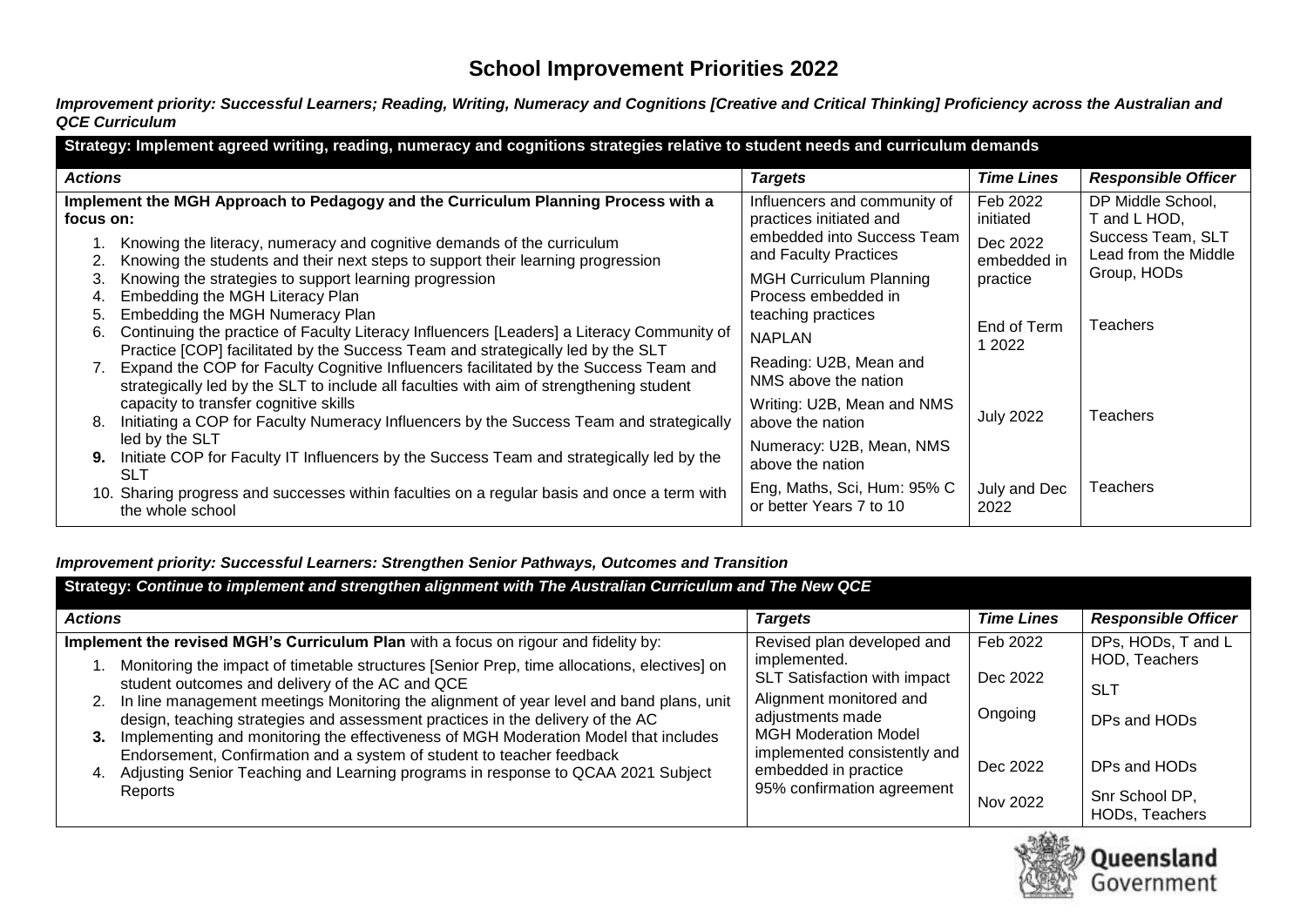| 5. | Supporting staff engagement in QCAA roles [Endorsers, Markers, and Confirmers etc.]     | 100% of IA's endorsed         |          | Snr School DP,      |
|----|-----------------------------------------------------------------------------------------|-------------------------------|----------|---------------------|
|    | and encourage input into Senior School Teaching and Learning Programs based on          |                               | Ongoing  | HODs, Teachers      |
|    | knowledge gained from these roles                                                       | Growth QCAA roles             |          | Snr School DP,      |
|    | Maintaining and developing Year Level Meetings, Senior Mentoring Programs and           | 90% student satisfaction with | Oct 2022 | Middle and Snr      |
|    | refinement of the External Exam Preparation Program to support student skills, enhanced | <b>YLM Content</b>            |          | School HODs, Senior |
|    | performance and confidence                                                              |                               |          | Deans and Teachers  |
|    |                                                                                         |                               |          |                     |

| <b>Targets</b><br><b>Actions</b>                                                                                                                                                                                                                                                                                                                                                                                                                                                                                                                                                                                                                                                                                                                                                                                                                                                    | <b>Responsible Officer</b><br><b>Time Lines</b>                                                                                                                                                                                                                                                                           |
|-------------------------------------------------------------------------------------------------------------------------------------------------------------------------------------------------------------------------------------------------------------------------------------------------------------------------------------------------------------------------------------------------------------------------------------------------------------------------------------------------------------------------------------------------------------------------------------------------------------------------------------------------------------------------------------------------------------------------------------------------------------------------------------------------------------------------------------------------------------------------------------|---------------------------------------------------------------------------------------------------------------------------------------------------------------------------------------------------------------------------------------------------------------------------------------------------------------------------|
| 85% above ATAR 65<br>Implement the QCE Attainment Plan with a focus on:<br>100% tertiary eligible<br>Continuing to refine the SET Planning procedures<br>Monitoring of QCE attainment progress supported by Track Ed program, intervention<br>entrance<br>plans for at risk, flexible pathway, accessing regional support, HOD and Teacher<br>100% QCE attainment<br>responses etc<br>Maintain Year 12 post school pathways through Guidance Officer support.<br>3.<br>points end Semester One<br>Promotion of alternative Senior School pathways e.g. SATs, Work Experience, RTO<br>4.<br>Year 11<br>Certificate II or III courses etc.<br>Investigate the development of an Internal Transition Officer role<br>5.<br>engaged in Education,<br>Implementing literacy and numeracy short courses in Semester 2 Year 10 in for identified<br>6.<br>at risk students<br><b>Steps</b> | Snr School DP, Snr<br>Term 2<br>and Middle School<br>Ongoing<br>students achieving a tertiary<br>HODs, Guidance<br>Officers, Transition<br>Ongoing<br>Officer, Senior Deans<br>and Teachers<br>100% attainment of 10 QCE<br>Ongoing<br>Term 1<br>Post School Pathway: 95%<br>Term 2<br><b>Training or Employment Next</b> |

### *Improvement priority: Leadership and Performance Enhancement: Building Leadership density and capacity*

| Strategy: Strengthen leadership capacity of all leaders to drive school improvement and student performance |                                                                                                                                                                                                                                                                                                                |                                                 |                        |                              |  |
|-------------------------------------------------------------------------------------------------------------|----------------------------------------------------------------------------------------------------------------------------------------------------------------------------------------------------------------------------------------------------------------------------------------------------------------|-------------------------------------------------|------------------------|------------------------------|--|
| <b>Actions</b>                                                                                              |                                                                                                                                                                                                                                                                                                                | <b>Targets</b>                                  | <b>Time Lines</b>      | <b>Responsible Officer</b>   |  |
|                                                                                                             | Establish agreed processes for change management and accountability by:                                                                                                                                                                                                                                        | Flow chart published                            | Term 1 2022            | DPs, HODs and                |  |
|                                                                                                             | During all planning processes build ownership of and alignment with whole school<br>change agenda, agreed strategies to advance this agenda and MGH values and beliefs<br>Develop and implement an accountability flow chart for outcomes aligned to school<br>improvement agenda                              | Evidence of ownership and<br>alignment          | Jan 2022               | specific working party       |  |
| 3.                                                                                                          | Enact the MGH Change model                                                                                                                                                                                                                                                                                     | <b>MGH Change Model</b><br>embedded in practice | Term 4 2022            |                              |  |
|                                                                                                             | Maintain focus on growing the leadership skills of all leaders by:                                                                                                                                                                                                                                             |                                                 |                        |                              |  |
| 3.                                                                                                          | 1. Continuing to engage in relevant professional learning [SENTIS]<br>Maintaining the leadership lounge section of SLT meetings and planning days<br>Building coaching and mentoring skills through a model of; modelling, observation and<br>feedback, faculty curriculum influencers and sharing of practice | <b>Professional Learning</b><br>Provided        | Term 2 2022<br>Ongoing | Principal, DPs<br><b>SLT</b> |  |

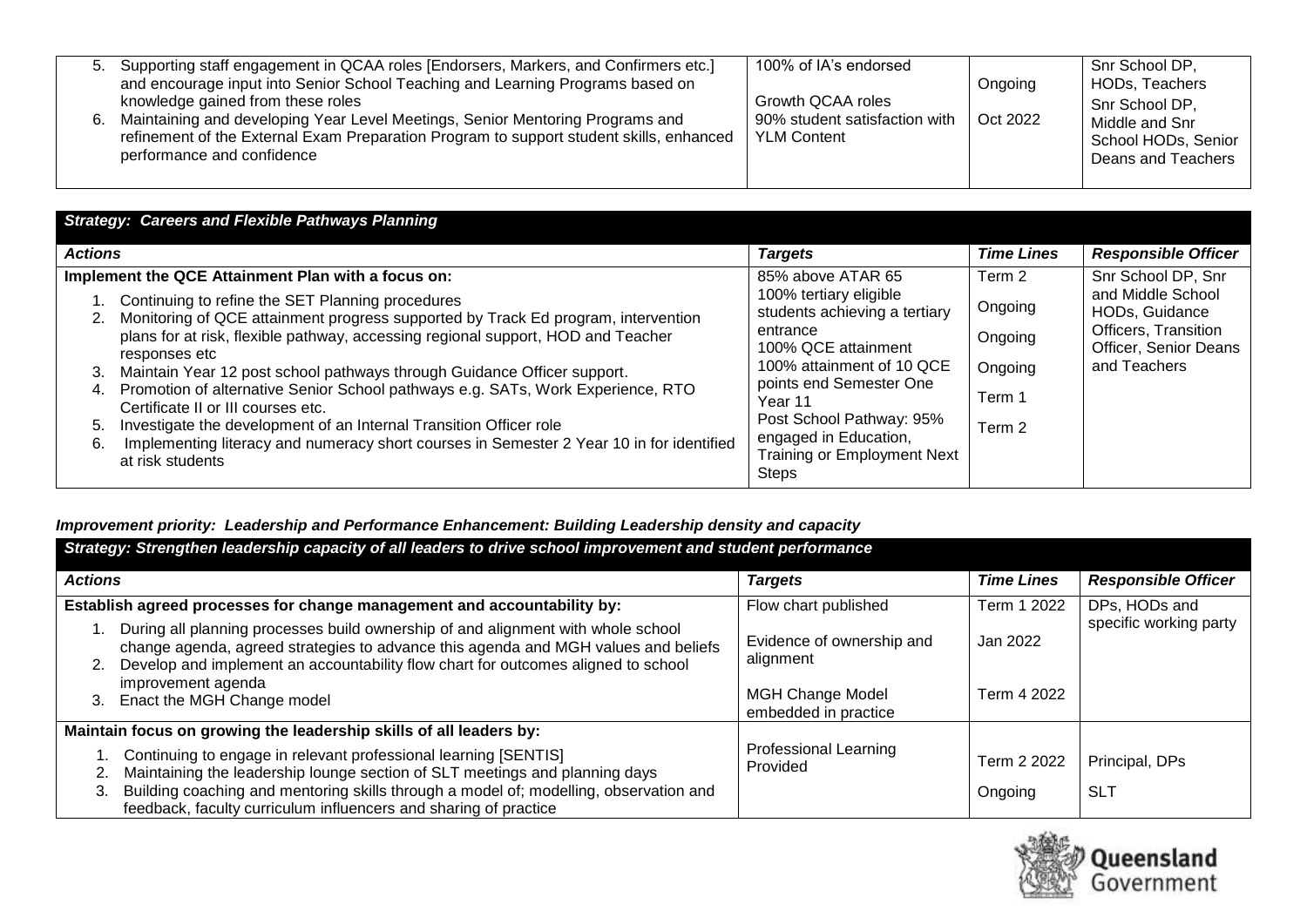| Developing a leadership proficiency scale for HODs<br>4.<br>Maintaining the SLT Lead from the Middle Strategy<br>5.                                                                                                                                                                                                                                                                                                                 | Leadership Lounge is<br>considered effective by HODs                                                                    | Term 2 2022 | Principal, DPs                                               |
|-------------------------------------------------------------------------------------------------------------------------------------------------------------------------------------------------------------------------------------------------------------------------------------------------------------------------------------------------------------------------------------------------------------------------------------|-------------------------------------------------------------------------------------------------------------------------|-------------|--------------------------------------------------------------|
|                                                                                                                                                                                                                                                                                                                                                                                                                                     | Leadership proficiency scale<br>developed                                                                               |             |                                                              |
| Maintain line management practices: meeting template, coaching component, ongoing<br>reflection on staff performance, improvement agenda progress etc                                                                                                                                                                                                                                                                               | Line Management occurring                                                                                               | Ongoing     | Principal, DPs                                               |
| Strengthen the APDP process for staff by:<br>Implementing the leading from the middle APDP process<br>Maintaining the: PDP proficiency scale, identification of areas for growth, use of online<br>2.<br>templates, alignment with school priorities, progress reviews focused on class<br>performance data, challenge of practices, T and L response and engagement in<br>professional learning, Publishing an annual PDP timeline | Proficiency scale used<br>Growth areas identified<br>Timeline published<br>APDPs completed<br>Cycle of review completed | Ongoing     | Principal, DPs, HODs<br>and Teachers, non-<br>teaching staff |

### *Improvement priority: School Performance: Every student succeeding*

|                | Strategy: Building student learning progression through differentiated teaching and learning to achieve a year's growth for one year's learning                                                                                                                                                                                                                                                                                                                                                                                  |                                                                                                                                  |                                                |                                                       |  |
|----------------|----------------------------------------------------------------------------------------------------------------------------------------------------------------------------------------------------------------------------------------------------------------------------------------------------------------------------------------------------------------------------------------------------------------------------------------------------------------------------------------------------------------------------------|----------------------------------------------------------------------------------------------------------------------------------|------------------------------------------------|-------------------------------------------------------|--|
| <b>Actions</b> |                                                                                                                                                                                                                                                                                                                                                                                                                                                                                                                                  | <b>Targets</b>                                                                                                                   | <b>Time Lines</b>                              | <b>Responsible Officer</b>                            |  |
| 3.<br>-4.      | Strengthen the implementation of the inquiry cycle by:<br>Identifying challenges in its practice at a faculty level<br>Developing strategies to address the challenges at a faculty level<br>Sharing best and successful practices of the cycle in SLT Meetings<br>Develop short-term data cycles to measure impact with the length and measure<br>determined by the PLT                                                                                                                                                         | Inquiry cycle embedded in<br>faculty practice                                                                                    | Term 1 2021                                    | DP, T and L HOD,<br>HODs, Success<br>Team, Teachers   |  |
|                | Strengthen the practices of differentiated teaching and learning by:                                                                                                                                                                                                                                                                                                                                                                                                                                                             | A-C 95% or better                                                                                                                | Ongoing                                        | DPs, HODS and                                         |  |
| 3.<br>4.       | Rigorous and accountable implementation of the inquiry cycle monitored through line<br>management meetings<br>Providing teachers with explicit examples of best practice differentiation through PLT's<br>Implementing the MGH Curriculum Planning Process<br>Whole school sharing of differentiation best practice and leadership in SLT and Staff<br>Meetings                                                                                                                                                                  |                                                                                                                                  |                                                | <b>Teachers</b>                                       |  |
|                | Consolidate the embedding of the learning support [LS] model in school operations by:<br>Maintaining the documented MGH LS processes and procedures: case management,<br>teacher aide support, teacher capacity building, development and implementation of<br>Personalised Learning Plans and ICP's, school community communication,<br>measurement of impact<br>Establishing a review and evaluation cycle that measures impact, identifies challenges<br>of practice with progress regularly shared with the school community | 0% Year 7 and 9 below NMS<br>and D/E Achievement Year 7<br>to $12$<br>Learning Progression tracked<br>LS program progress shared | Ongoing<br>Each<br>Semester<br>Term 1, 2, 3, 4 | and L HOD, LS<br>Teachers<br><b>HODs and Teachers</b> |  |

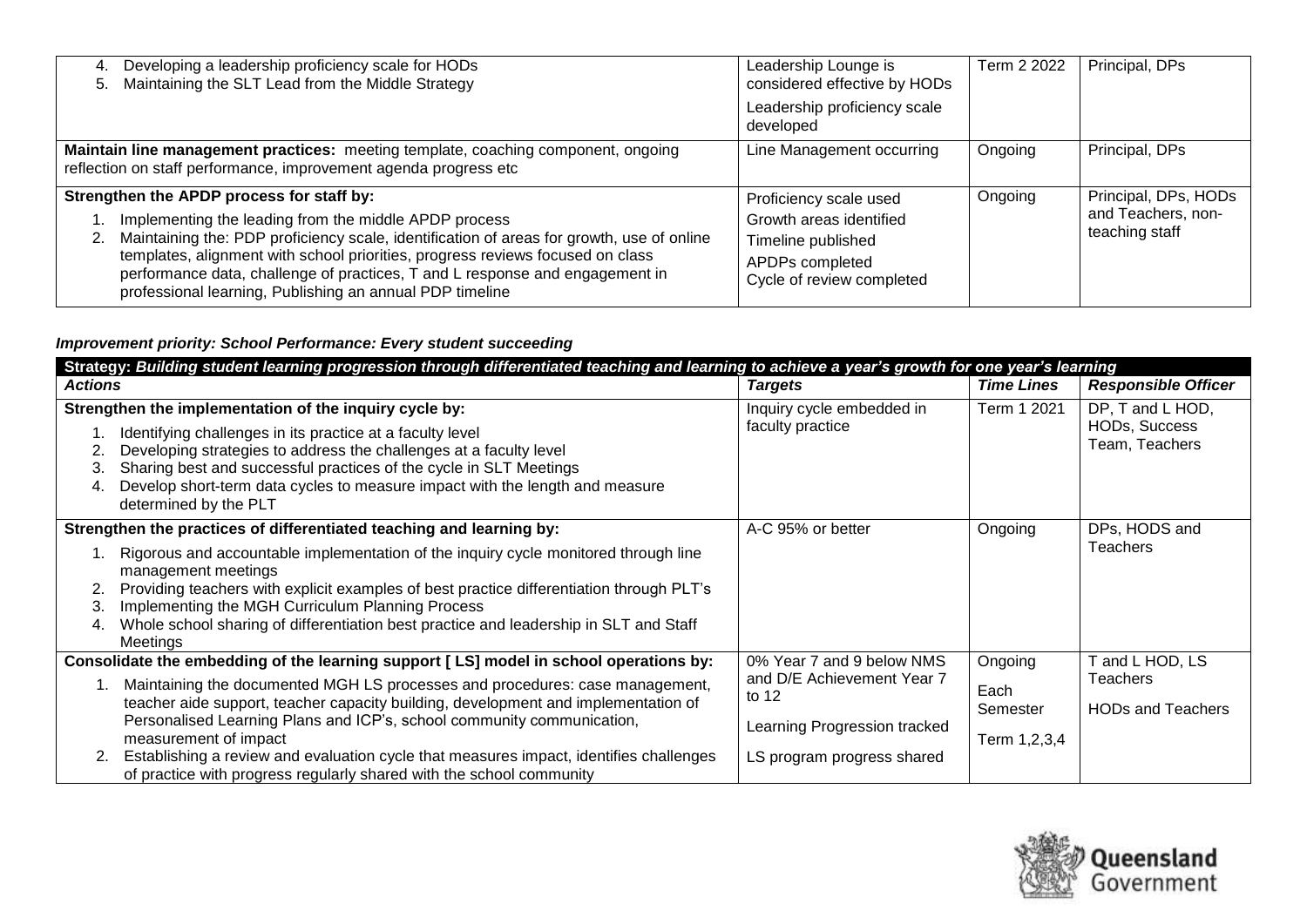|    | Develop and implement extension and enrichment activities by:                                                                                                      | Edge plan implemented and                                | Ongoing     | DP Junior, HOD                                   |
|----|--------------------------------------------------------------------------------------------------------------------------------------------------------------------|----------------------------------------------------------|-------------|--------------------------------------------------|
|    | Implementing the Year 7 to 9 MGH Edge Plan: Revised academic program, LOTE and<br>the Music program                                                                | 2022 success criteria<br>achieved.                       |             | Junior Sec, HOD Arts,<br>STEM Co-Ordinator,      |
| 2. | Maintaining the STEM program and seek to embed STEM experiences into curriculum<br>programs                                                                        | STEM opportunities provided                              | Term 4 2022 | HODs, Teachers                                   |
| 3. | Maintaining extra and co-curricular academic enrichment and extension opportunities:<br>ICAS and Readers' Cup competitions, Writers' Workshops, Robotics etc.      | Student participation in<br><b>Academic Competitions</b> |             |                                                  |
|    | Continue to develop and implement the Year 7 to 12 EALD program by:                                                                                                | A to C 80% or better                                     | Each        | <b>EAL Teachers and</b>                          |
|    | Supporting teacher EAL professional growth for all staff                                                                                                           |                                                          | Semester    | <b>HOD English</b>                               |
|    | Sustaining smaller sized class groups                                                                                                                              |                                                          |             |                                                  |
| 3. | Developing a process for identification of EALD students, measuring and sharing impact<br>of the program.                                                          |                                                          |             |                                                  |
|    | Continue to develop and implement ICP's by:                                                                                                                        | ICP process reviewed,                                    | Term 1      | HOSE, T and L                                    |
|    | Building staff capacity around all ICP processes with a focus on the alignment of<br>assessment to the ICP                                                         | changes documented                                       |             | HODs, LS Teachers<br>and Teachers                |
| 2. | Maintain a cycle of review and adjustment of all ICPs                                                                                                              |                                                          |             |                                                  |
|    | Implement the Indigenous Education Plan with a focus on:                                                                                                           | 0% gap in performance                                    | Ongoing     | CEC, Indigenous                                  |
|    | 1. Supporting student learning progression that includes well-being, academic support,<br>engagement in cultural activities and transition to post school pathways | between indigenous and non-<br>indigenous students       |             | <b>Education reference</b><br>group, DP and HODs |
|    | Building staff capacity in cultural awareness of and embedding of indigenous<br>perspectives in the curriculum                                                     |                                                          |             |                                                  |

# *Improvement priority: Collaborative Empowerment. Reducing teacher variability and impact*

| Strategy: Reduce teaching and impact variance through intentional collaboration employing high quality, evidence-based practices                                          |                                                        |                   |                            |  |  |
|---------------------------------------------------------------------------------------------------------------------------------------------------------------------------|--------------------------------------------------------|-------------------|----------------------------|--|--|
| <b>Actions</b>                                                                                                                                                            | <b>Targets</b>                                         | <b>Time Lines</b> | <b>Responsible Officer</b> |  |  |
| Further strengthen the Professional Learning Teams through:                                                                                                               | Increased confidence                                   | Ongoing           | DP and HODs                |  |  |
| . Continuing to build faculty processes that support collaborative planning with a focus on<br>reducing workload                                                          | 100% of staff participating<br>100% of HODs expressing |                   |                            |  |  |
| 2. Revise the MGH PLT proficiency scale and continue to us it to measure the effectiveness<br>of PLTs                                                                     | confidence in their PLT<br>leadership skills           |                   |                            |  |  |
| Identifying PLT challenges of practice and actioning strategies to address areas requiring<br>3.<br>growth                                                                |                                                        |                   |                            |  |  |
| Adopt the MGH Professional Learning Model [Common Language, Interaction, Modelling<br>4.<br>of an expert, observation and feedback as an approach to strengthening PLT's] |                                                        |                   |                            |  |  |
| Maintaining the sharing of teaching and learning best practices and the embedding<br>5.<br>professional learning at staff meetings                                        |                                                        |                   |                            |  |  |

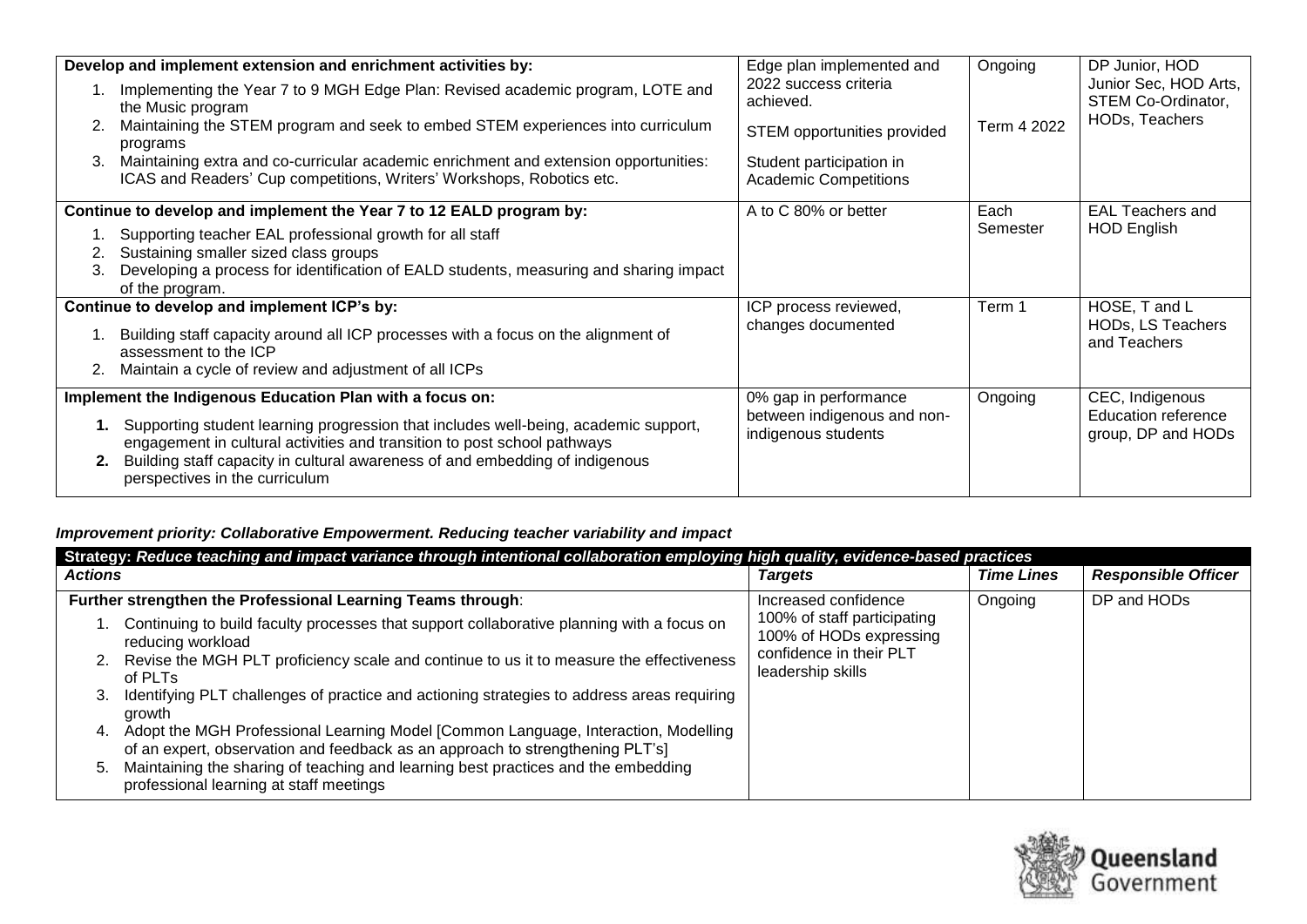| Maintain and strengthen the capacity of the Success Team to support HOD and teacher                                                                                                                                                                                                                                                                                                                                                                                                                                                                                                                                                                                                               | 100% of Success Team                                                                                                                                                                                                                                                          | Ongoing | Success Team,    |
|---------------------------------------------------------------------------------------------------------------------------------------------------------------------------------------------------------------------------------------------------------------------------------------------------------------------------------------------------------------------------------------------------------------------------------------------------------------------------------------------------------------------------------------------------------------------------------------------------------------------------------------------------------------------------------------------------|-------------------------------------------------------------------------------------------------------------------------------------------------------------------------------------------------------------------------------------------------------------------------------|---------|------------------|
| response to challenges of practice:                                                                                                                                                                                                                                                                                                                                                                                                                                                                                                                                                                                                                                                               | engaged with faculties and                                                                                                                                                                                                                                                    |         | HODs and T and L |
| 1. Continue to use I for S funding to fund Success Team Staffing<br>2. Develop and implement an annual action plan<br>3. Grow the skills of the Success Team: Reading, Writing, Numeracy and Cognitions in the<br>Australian and QCE Curriculum, MGH Approach to Pedagogy NASOT, Learning support,<br>Coaching: Instructional rounds, Observation and feedback, Leading Change<br>4. Support the growth of Faculty Curriculum Influencers and publish a revised engagement<br>process for the Success Team<br>5. Establish regular cycles of planning and feedback with and from HODs and teachers:<br>Focus on why and benefits, measuring impact and communicating with the school<br>community | high levels of satisfaction<br>100% of Success Team<br>reporting high levels of<br>confidence in their skills<br>HODS reporting high level of<br>satisfaction with Success<br>Team Support.<br>Faculty Influencers reporting<br>high levels of confidence in<br>their skills. |         | HOD              |

### *Improvement priority: Teacher Quality: Building individual staff capacity to provide differentiated teaching*

| Strategy: Implement a consistent teaching and learning framework that provides differentiated teaching and learning |                                                                                                                                                                                                                                                                                                                                                                                                                                                                                                                                                                                                                                                                                                                                   |                                                                                                                                                                                                                               |                                                                                       |                                                                                                                  |  |
|---------------------------------------------------------------------------------------------------------------------|-----------------------------------------------------------------------------------------------------------------------------------------------------------------------------------------------------------------------------------------------------------------------------------------------------------------------------------------------------------------------------------------------------------------------------------------------------------------------------------------------------------------------------------------------------------------------------------------------------------------------------------------------------------------------------------------------------------------------------------|-------------------------------------------------------------------------------------------------------------------------------------------------------------------------------------------------------------------------------|---------------------------------------------------------------------------------------|------------------------------------------------------------------------------------------------------------------|--|
| <b>Actions</b>                                                                                                      |                                                                                                                                                                                                                                                                                                                                                                                                                                                                                                                                                                                                                                                                                                                                   | <b>Targets</b>                                                                                                                                                                                                                | <b>Time Lines</b>                                                                     | <b>Responsible Officer</b>                                                                                       |  |
| by:<br>5.<br>6.                                                                                                     | Implement the MGH approach to Pedagogy [New Art and Science of Teaching and Learning]<br>Maintaining a plan for the implementation of the MGH Approach to Pedagogy and<br>Curriculum Planning Process that incorporates the MGH Professional Learning Model<br>Expanding the number and roles of Faculty Curriculum Influencers<br>Growing the strategies toolkit<br>Embedding sharing of practice into all PLT's, Staff meetings and SLT Meetings<br>Building staff capacity to provide effective feedback to support student growth as<br>independent learners through tracking learning goals and using proficiency scales.<br>Develop the values of inquiry as a proficiency scale to support feedback on student<br>thinking | 100% of staff implementing<br>and embedding the MGH<br>Approach to Pedagogy and<br><b>Curriculum Planning</b><br>Process into their practices.<br>Influencers actively<br>supporting faculty programs<br>100% of staff making | Implementing<br>Term 1 2022<br>Embedding<br>Term 4 2022<br>Term 4 2022<br>Term 4 2022 | DP, T and L HOD,<br>HODs, Success<br>Team, Teachers<br>DPs, HOD T and L,<br>Success Team and<br>HOD <sub>s</sub> |  |
| 8.                                                                                                                  | 7. Continuing sharing of quality ICT resources and teaching strategies that support the MGH<br>Approach to Pedagogy and Curriculum Planning Process<br>Supporting staff ICT professional growth via a network of faculty-based ICT Influencers                                                                                                                                                                                                                                                                                                                                                                                                                                                                                    | extensive use of ICT<br>resources to support<br>collaboration, teaching and<br>learning, differentiation                                                                                                                      |                                                                                       | IT HOD and<br><b>Teachers</b>                                                                                    |  |

### *Improvement priority: Local Decision Making: Partnerships*

| Strategy: Continue to grow MGH learning partnerships                      |                                            |                   |                                   |
|---------------------------------------------------------------------------|--------------------------------------------|-------------------|-----------------------------------|
| <b>Actions</b>                                                            | <b>Targets</b>                             | <b>Time Lines</b> | <b>Responsible Officer</b>        |
| Grow the effectiveness and relevance of the MGH learning partnerships by: | Programs in place student<br>participating | Ongoing           | HOD Snr Schooling,<br><b>HODs</b> |

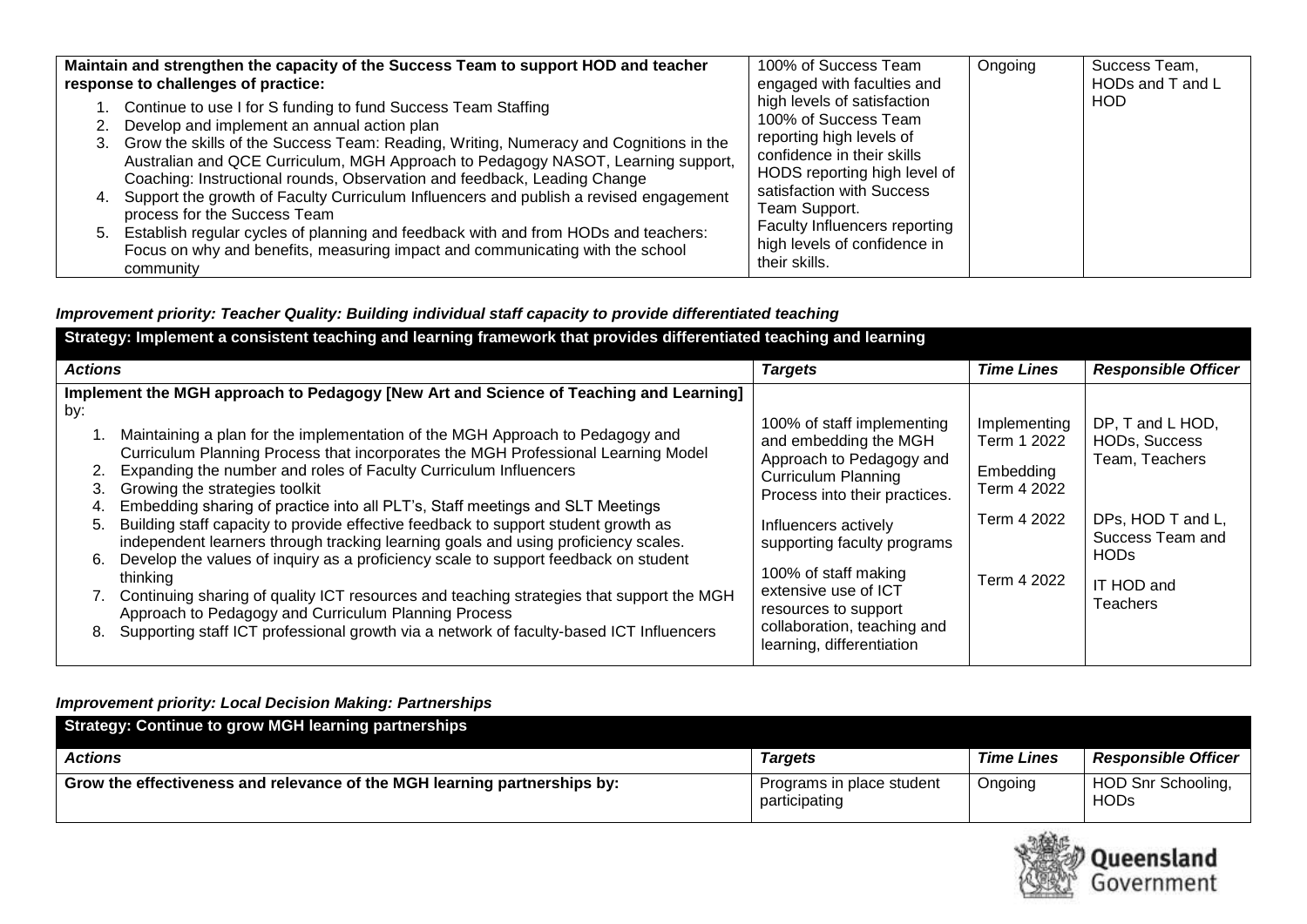|    | Maintaining current collaborations with tertiary institutions, industry and the community:                                                                                       | Partnerships Mapped                                | Term 4 2021  | HOD Snr /Jnr/Middle |
|----|----------------------------------------------------------------------------------------------------------------------------------------------------------------------------------|----------------------------------------------------|--------------|---------------------|
|    | TAFE, Private RTO's for Cert 3's and Diplomas, Work Experience, SATs, etc.                                                                                                       |                                                    |              | Schooling           |
| 2. | Mapping our current partnership and their role in student learning                                                                                                               | <b>New Partnerships</b><br>Established: EDGE, Prof |              |                     |
| 3. | Assessing the relevance and effectiveness of the partnership                                                                                                                     | Networks, School Clusters.                         | Term 1 and 2 | P. DPs and HODs     |
| 4. | Identifying the gaps and acting to establish relevant partnerships with a focus on                                                                                               |                                                    | 2022         | <b>HODS</b>         |
| 5. | supporting the Edge Program, professional networks, engagement local school cluster<br>Maintain a process to annually review our learning partnerships regarding their relevance | Newsletter contributions and                       | Term 4 2022  |                     |
|    | and impact on student outcomes                                                                                                                                                   | displays completed                                 |              |                     |
| 6. | Strengthening our engagement with Parents: P and C, Celebration Parades, Newsletter,                                                                                             | Review completed                                   |              | Snr/Jnr/ Middle     |
|    | Parent/Teacher interviews, social media, Community Planning Day, Subject Selection and                                                                                           |                                                    | Term 4 2022  | Schooling HODs      |
|    | Parent Information nights                                                                                                                                                        |                                                    |              |                     |
|    | Increasing the promotion and celebration of Faculty achievements in the community by                                                                                             |                                                    |              |                     |
|    | establishing a rotation of faculty contributions to the newsletter and foyer displays                                                                                            |                                                    |              |                     |

# *Improvement priority: Local Decision Making: Supportive and disciplined learning environment*

| Strategy: Maintaining high standards, strengthening workplace safety, growing student voice and enhancing student and staff well-being |                                                                                                                                                                                 |                                                         |                   |                                   |  |  |  |
|----------------------------------------------------------------------------------------------------------------------------------------|---------------------------------------------------------------------------------------------------------------------------------------------------------------------------------|---------------------------------------------------------|-------------------|-----------------------------------|--|--|--|
| <b>Actions</b>                                                                                                                         |                                                                                                                                                                                 | <b>Targets</b>                                          | <b>Time Lines</b> | <b>Responsible Officer</b>        |  |  |  |
| Continue to support student well-being through:                                                                                        |                                                                                                                                                                                 | Student satisfaction in SOS                             | Ongoing           | Deans, DPs, Jnr and               |  |  |  |
|                                                                                                                                        | Implement the revised Junior, Middle and Senior sub-school visions to build Sub-School                                                                                          | >85%                                                    |                   | Snr School HODs                   |  |  |  |
|                                                                                                                                        | purpose, identity and connectedness                                                                                                                                             | Wellbeing Plan published                                |                   | Learning Support                  |  |  |  |
| 2.<br>3.                                                                                                                               | Maintaining positive mental health through Sub-School Assemblies and SWT<br>Maintaining the Student Wellbeing Committee consisting of SBYN, CEC, YSC, GO, DP,                   | Wellbeing Committee is                                  | Term 1 2022       | Teacher                           |  |  |  |
|                                                                                                                                        | Student Support HOD, LS Teacher                                                                                                                                                 | meeting                                                 | Ongoing           | GOs, YSC, SBYN,                   |  |  |  |
| 4.                                                                                                                                     | Revising the MGH Well-Being and Learning Plan                                                                                                                                   | Celebrations are held                                   | Ongoing           | CEC.                              |  |  |  |
| 5.                                                                                                                                     | Continued development of the school's four pillars and recognition of student success e.g.<br>Celebration Parades, Junior school BBQ, Presentation Night, Sports Breakfast, etc |                                                         |                   |                                   |  |  |  |
| 6.                                                                                                                                     | Identifying and actioning culturally appropriate ways of celebrating the diverse cultures of                                                                                    | <b>MGH Student Code of</b>                              |                   |                                   |  |  |  |
|                                                                                                                                        | our students                                                                                                                                                                    | Conduct 2022 Reviewed and<br>revised code published for | Term 4 2022       |                                   |  |  |  |
|                                                                                                                                        | Annually reviewing the student code of conduct with the school community                                                                                                        | 2023                                                    |                   |                                   |  |  |  |
| Continue to grow student voice                                                                                                         |                                                                                                                                                                                 | Student SOS Data > 85%                                  | Ongoing           | Principal, DPs, Jnr               |  |  |  |
|                                                                                                                                        | Through Junior and Senior Student Council Reps, Principal/Leaders' morning teas,                                                                                                | my opinions are taken                                   |                   | and Snr School                    |  |  |  |
|                                                                                                                                        | participation in School Advisory Council, student feedback to teachers                                                                                                          | seriously                                               |                   | HODs, Deans of<br><b>Students</b> |  |  |  |
|                                                                                                                                        | Maintain quarterly SAC meetings, continue to grow parent and student involvement                                                                                                |                                                         |                   |                                   |  |  |  |
| Strengthening workplace safety by:                                                                                                     |                                                                                                                                                                                 | 100% performance across                                 | Ongoing           | Principal, HSW and                |  |  |  |
|                                                                                                                                        | Implementing the Annual Safety Assessment Action Plan                                                                                                                           | all areas of the Annual                                 |                   | WB Committee, All                 |  |  |  |
| 2.                                                                                                                                     | Maintaining the HSW Committee and developing the role of the HSW and RTW Support<br>Officer in facilitating and supporting its work                                             | <b>Safety Assessment</b>                                |                   | staff, HSW and RTW                |  |  |  |